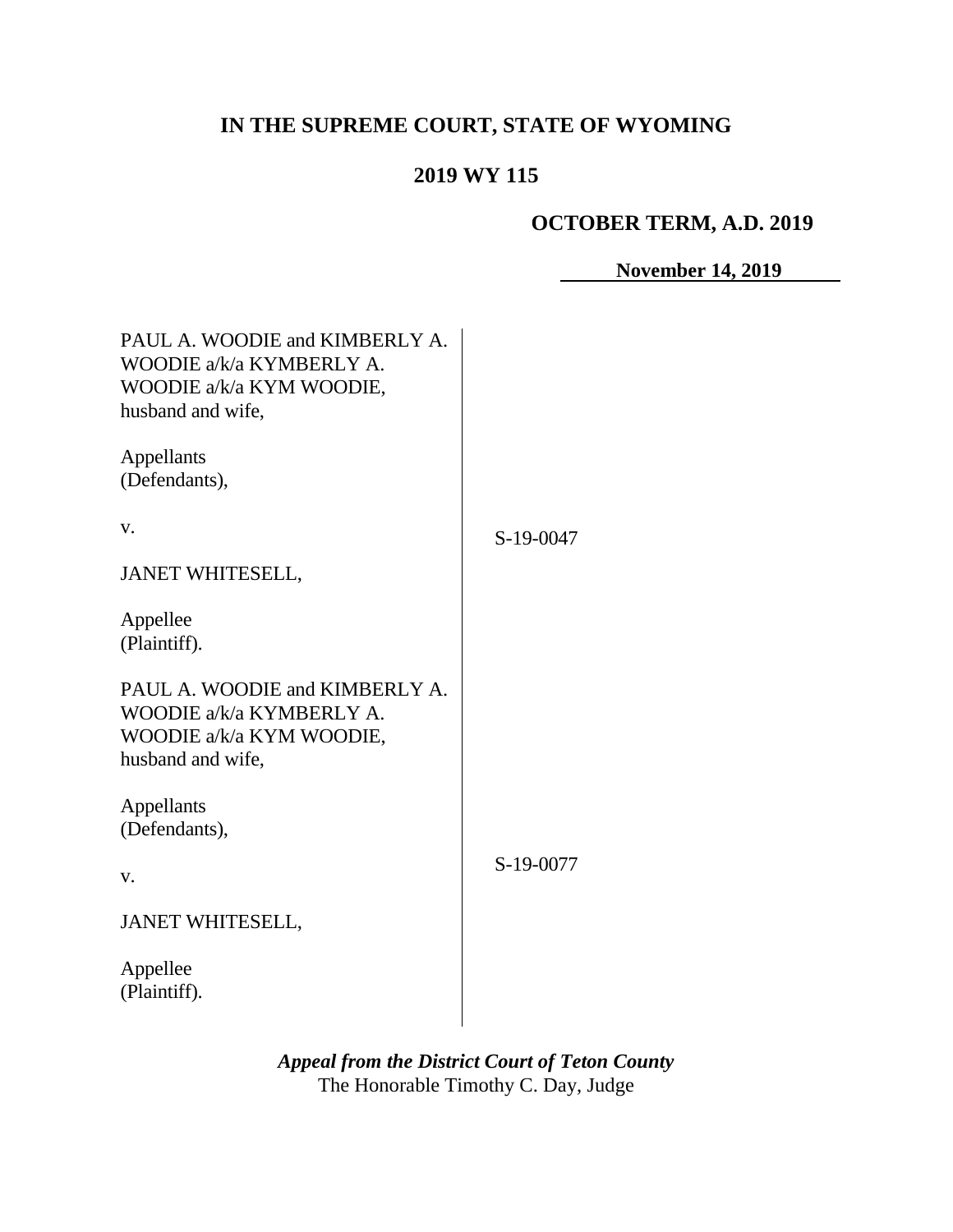#### *Representing Appellants:*

William R. Fix and Jessica Simons of Fix Law Office, Jackson, Wyoming; Larissa A. McCalla, Wyarno, Wyoming. Argument by Ms. McCalla.

#### *Representing Appellee:*

John R. Goodell of Racine Olson, PLLP, Boise, Idaho.

*Before DAVIS, C.J., and FOX, KAUTZ, BOOMGAARDEN, and GRAY, JJ.*

**NOTICE: This opinion is subject to formal revision before publication in Pacific Reporter Third. Readers are requested to notify the Clerk of the Supreme Court, Supreme Court Building, Cheyenne, Wyoming 82002, of typographical or other formal errors so correction may be made before final publication in the permanent volume.**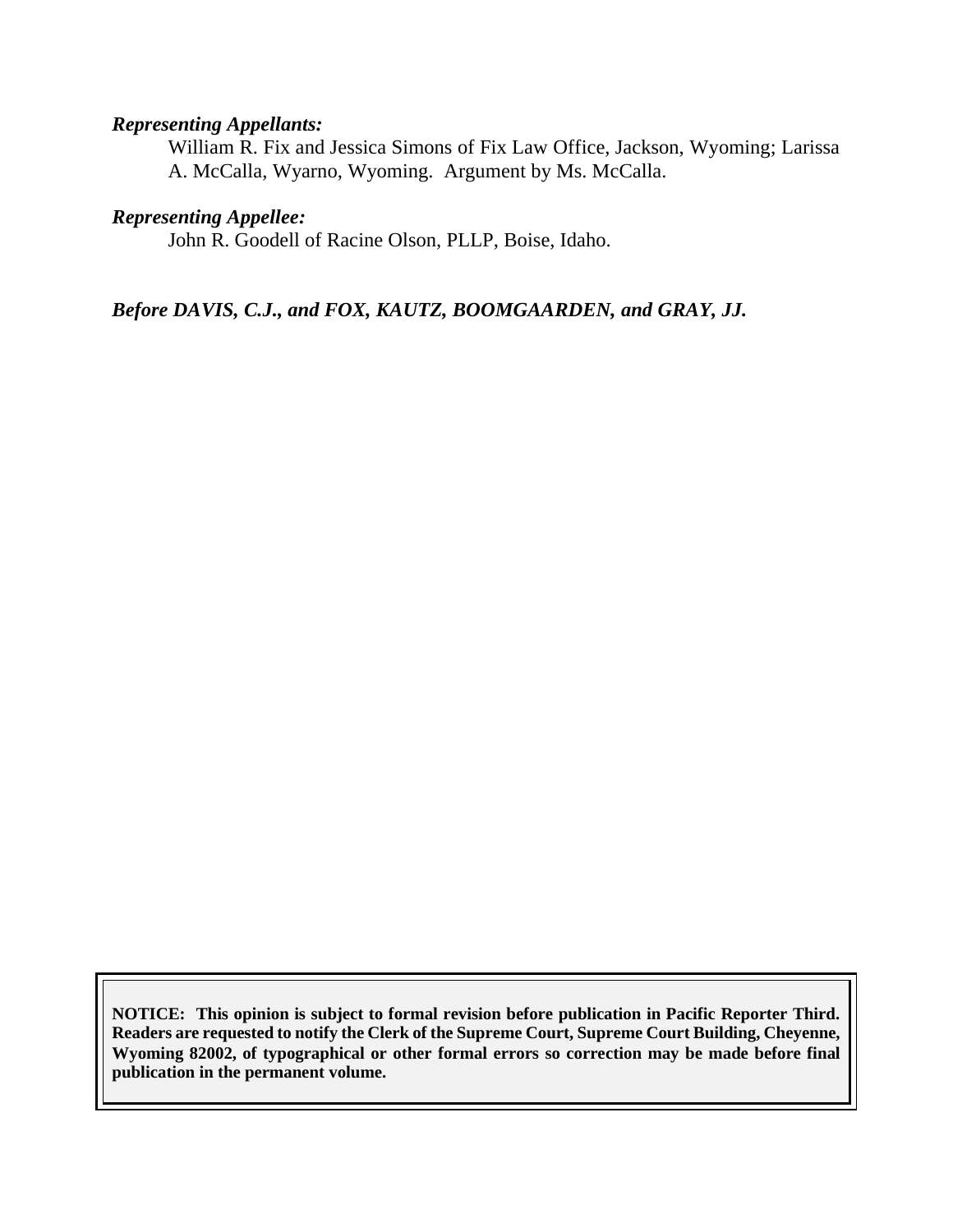#### **KAUTZ, Justice.**

[¶1] Janet Whitesell sued Paul and Kimberly Woodie (Woodies) in the district court in Teton County, Wyoming, seeking to collect on a promissory note (Note). The Woodies executed the Note in Idaho and delivered it to Ms. Whitesell in payment for real estate located in Idaho. The Note was originally secured by a deed of trust in the property. At the time of the transaction, neither party had any connection with Wyoming. The Woodies filed several motions to dismiss the Wyoming lawsuit, asserting the Wyoming district court lacked subject matter jurisdiction and the lawsuit was barred by the statute of limitations. The district court denied the Woodies' motions to dismiss and granted summary judgment in favor of Ms. Whitesell. The Woodies challenge both rulings on appeal. We affirm.

#### **FACTS**

[¶2] In May 2011, Ms. Whitesell sold her home in Idaho to the Woodies for \$225,000. The Woodies paid \$50,000 with money they borrowed from Snake River Funding (Snake River) and delivered a \$175,000 promissory note to Ms. Whitesell for the balance. The Note called for the Woodies to make 47 monthly installments beginning July 1, 2011, and to make a balloon payment on July 1, 2015. In return, Ms. Whitesell delivered a warranty deed to the Woodies, which they recorded. The Woodies gave Snake River a first deed of trust in the subject property as security for the debt associated with the \$50,000 down payment and gave Ms. Whitesell a second deed of trust in the same property to secure the \$175,000 Note.

[¶3] The Woodies made five (5) monthly payments to Ms. Whitesell. They stopped making payments on the Note in December 2011, asserting Ms. Whitesell failed to timely vacate the property. In September 2012, Ms. Whitesell recorded a Notice of Default in the property records in Idaho. The next month, Snake River, as senior lienholder, also recorded a Notice of Default and began foreclosure proceedings. Snake River foreclosed on the property; neither Ms. Whitesell nor the Woodies redeemed the property.

[¶4] In July 2017, Ms. Whitesell filed this lawsuit in Teton County, seeking judgment against both Mr. and Mrs. Woodie on the Note. A Teton County deputy sheriff served Mr. Woodie with the complaint and a summons in Teton County, Wyoming. Shortly thereafter, without filing any challenge to the Wyoming court's personal jurisdiction over either defendant, Wyoming counsel entered an appearance on behalf of both Mr. and Mrs. Woodie. The Woodies later filed several motions to dismiss arguing, among other things, Ms. Whitesell's complaint was barred by the applicable Idaho statute of limitations and the district court lacked subject matter jurisdiction over her complaint. The district court denied the motions to dismiss.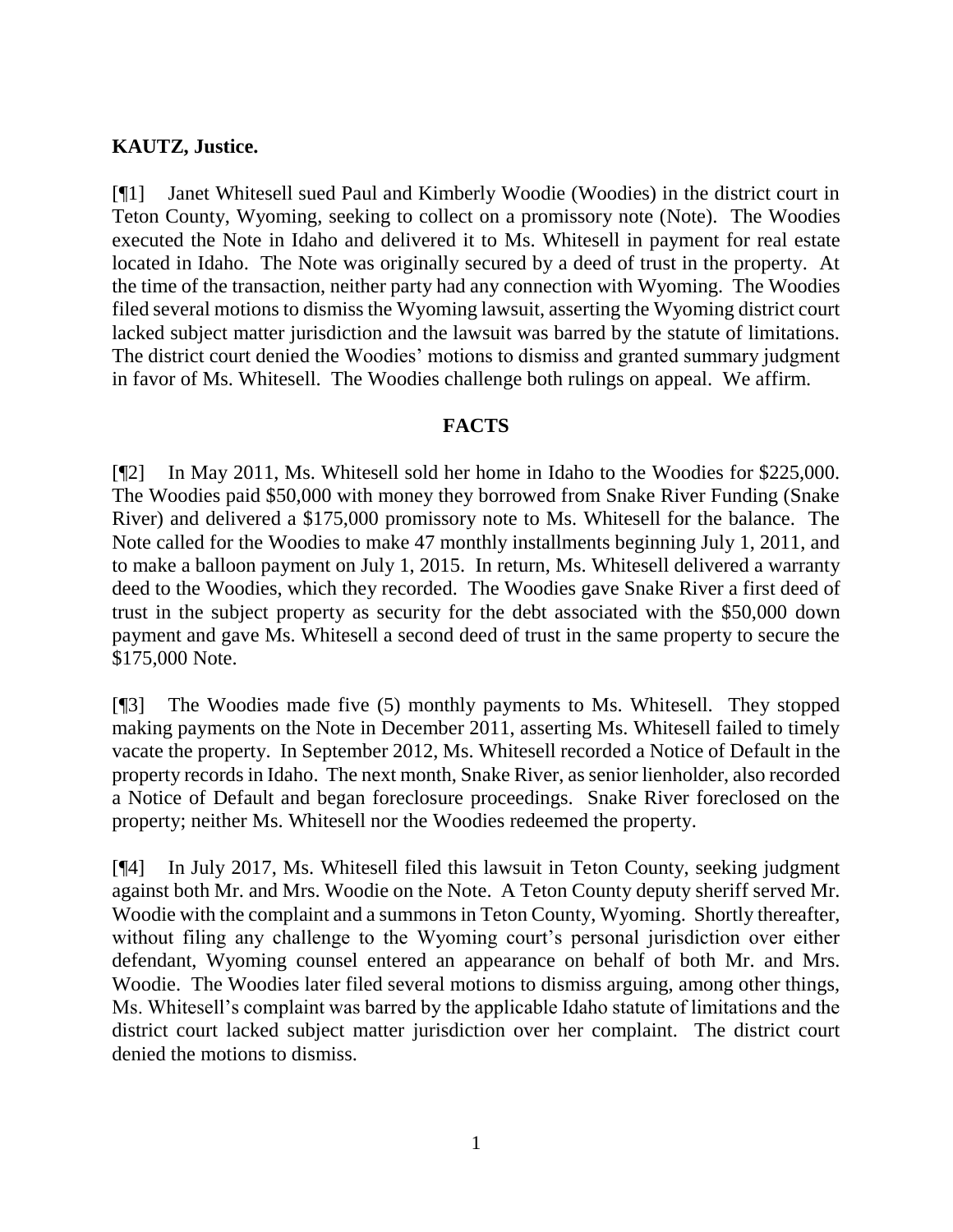[¶5] Ms. Whitesell filed a motion for summary judgment with an affidavit stating the Woodies defaulted on the Note and establishing the balance due. The district court found there were no genuine issues of material fact and granted summary judgment in her favor.

#### **ISSUES**

[¶6] The issues presented by the Woodies are:

- 1. Did the district court have subject matter and personal jurisdiction?
- 2. Did the district court correctly apply the correct Idaho statute of limitations?
- 3. Did the district court fail to properly apply the Idaho Trust Deeds Act?
- 4. Did the district court err in awarding interest, attorney's fees and costs to Ms. Whitesell?

#### **DISCUSSION**

#### **1. Did the district court have subject matter and personal jurisdiction?**

[¶7] In their issue statement, the Woodies claim the district court lacked subject matter jurisdiction; however, a close reading of their argument shows they challenge personal jurisdiction as well. Accordingly we will address both.

[¶8] Jurisdictional issues "present questions of law that this Court reviews *de novo*." *DeLoge v. Homar*, 2013 WY 33, ¶ 10, 297 P.3d 117, 120 (Wyo. 2013) (citing *Hall v. Park County*, 2010 WY 124, ¶ 3, 238 P.3d 580, 581 (Wyo. 2010)). *See also, Operation Save America v. City of Jackson,* 2012 WY 51, ¶ 16, 275 P.3d 438, 447 (Wyo. 2012) (subject matter and personal jurisdiction are questions of law considered *de novo,* without regard to the district court's determination) (citing *Meyer v. Hatto,* 2008 WY 153, ¶ 14, 198 P.3d 552, 555 (Wyo. 2008), and *Northfork Citizens for Responsible Dev. v. Park Cty. Bd. of Cty. Comm'rs,* 2008 WY 88, ¶ 6, 189 P.3d 260, 262 (Wyo. 2008)).

#### **a. Subject Matter Jurisdiction**

[¶9] "Subject matter jurisdiction is 'the power to hear and determine cases of the general class to which the proceedings in question belong.'" *Lacey v. Lacey*, 925 P.2d 237, 238 (Wyo. 1996) (quoting *Fuller v. State*, 568 P.2d 900, 903 (Wyo. 1977)). Wyoming courts derive their subject matter jurisdiction from the Wyoming Constitution and statutes enacted by the Wyoming legislature. *Best v. Best*, 2015 WY 133, ¶ 11, 357 P.3d 1149, 1152 (Wyo. 2015). Our constitution recognizes broad jurisdiction in the district courts, stating they have "original jurisdiction of **all** causes both at law and in equity … in which jurisdiction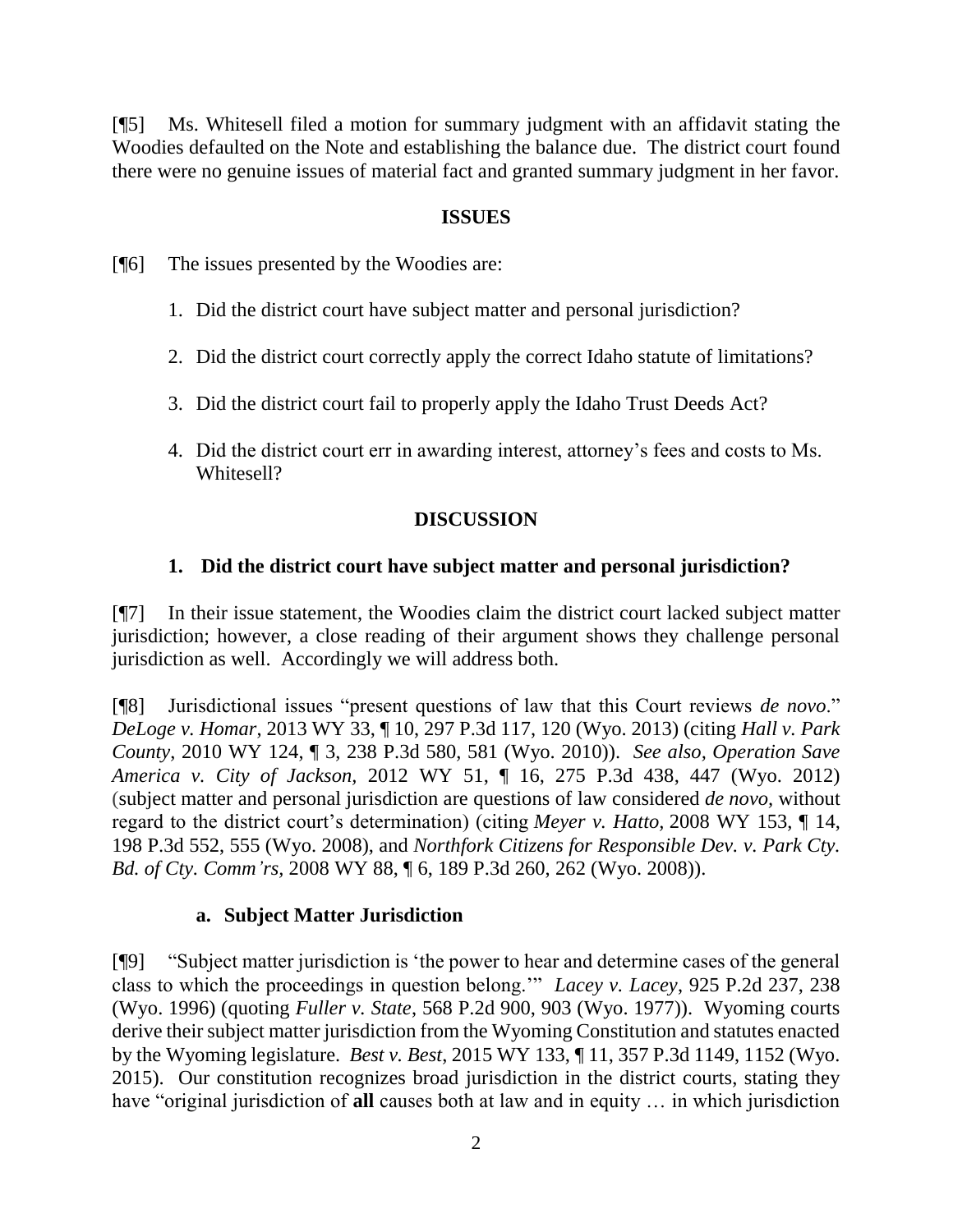shall not have been by law vested exclusively in some other court[.]" Wyoming Constitution Art. 5, § 10 (emphasis added). The Wyoming legislature limited a district court's subject matter jurisdiction by vesting "exclusive original jurisdiction" in circuit courts for contract and other actions where the amount sought does not exceed fifty thousand dollars (\$50,000.00). Wyo. Stat. Ann. § 5-9-128 (LexisNexis 2019). It has not, however, limited a district court's jurisdiction over contract claims for contracts made or performed outside Wyoming. The starting point in this analysis, then, is that district courts have extensive subject matter jurisdiction, enabling them to consider all common law causes (except as limited by the legislature). In this case, Ms. Whitesell sued to enforce a contract, in particular a promissory note. It goes without saying that district courts in Wyoming have subject matter jurisdiction to adjudicate promissory notes and other contract cases as long as the amount in controversy requirement is met. *See, e.g.*, *Thornock v. Pacificorp,* 2016 WY 93, 379 P.3d 175 (Wyo. 2016) (contract dispute adjudicated in district court); *Prudential Preferred Properties v. J & J Ventures, Inc.,* 859 P.2d 1267 (Wyo. 1993) (dispute over promissory note adjudicated in district court).

[¶10] The Woodies assert the Note in this case belongs to a separate class of contracts which a Wyoming court may not enforce, as the Note was made in Idaho and was secured by real estate in Idaho. The Woodies provide no authority for either of these novel positions. They make an unsupported assertion that Wyoming courts should not have subject matter jurisdiction over contracts made outside Wyoming because to do so would greatly burden the Wyoming courts and encourage forum shopping. Those assertions are suspect, have not been the law in Wyoming to this point, and the Woodies fail to support them. We decline to judicially create a new limitation on subject matter jurisdiction in the manner they propose. The fact that a promissory note was made in another state or was secured by collateral located in another state does not impact a Wyoming district court's subject matter jurisdiction to resolve a case based on the note.

[¶11] We previously recognized that Wyoming courts have subject matter jurisdiction to resolve disputes involving contracts made outside the state if either party to the contract is subject to personal jurisdiction in Wyoming. *Booth v. Magee Carpet Co.*, 548 P.2d 1252, 1256 (Wyo. 1976). "[T]he general rule is that when a suit is based upon a contract, as in this case, the action is transitory and may be determined by any court which can obtain jurisdiction on the person without regard to its place of execution or performance." *Id.*

[¶12] The Woodies claim our holding in *Booth* is limited to circumstances when performance of the contract somehow is connected to Wyoming. *Booth* states exactly the opposite. Our language in *Booth* is unambiguous, recognizing subject matter jurisdiction in such contract cases "*without regard to its place of execution or performance*." *Id.* at 1256 (emphasis added).

[¶13] The Woodies assert the district court had no subject matter jurisdiction because the Note was part of an Idaho real estate transaction. Wyoming courts do not have jurisdiction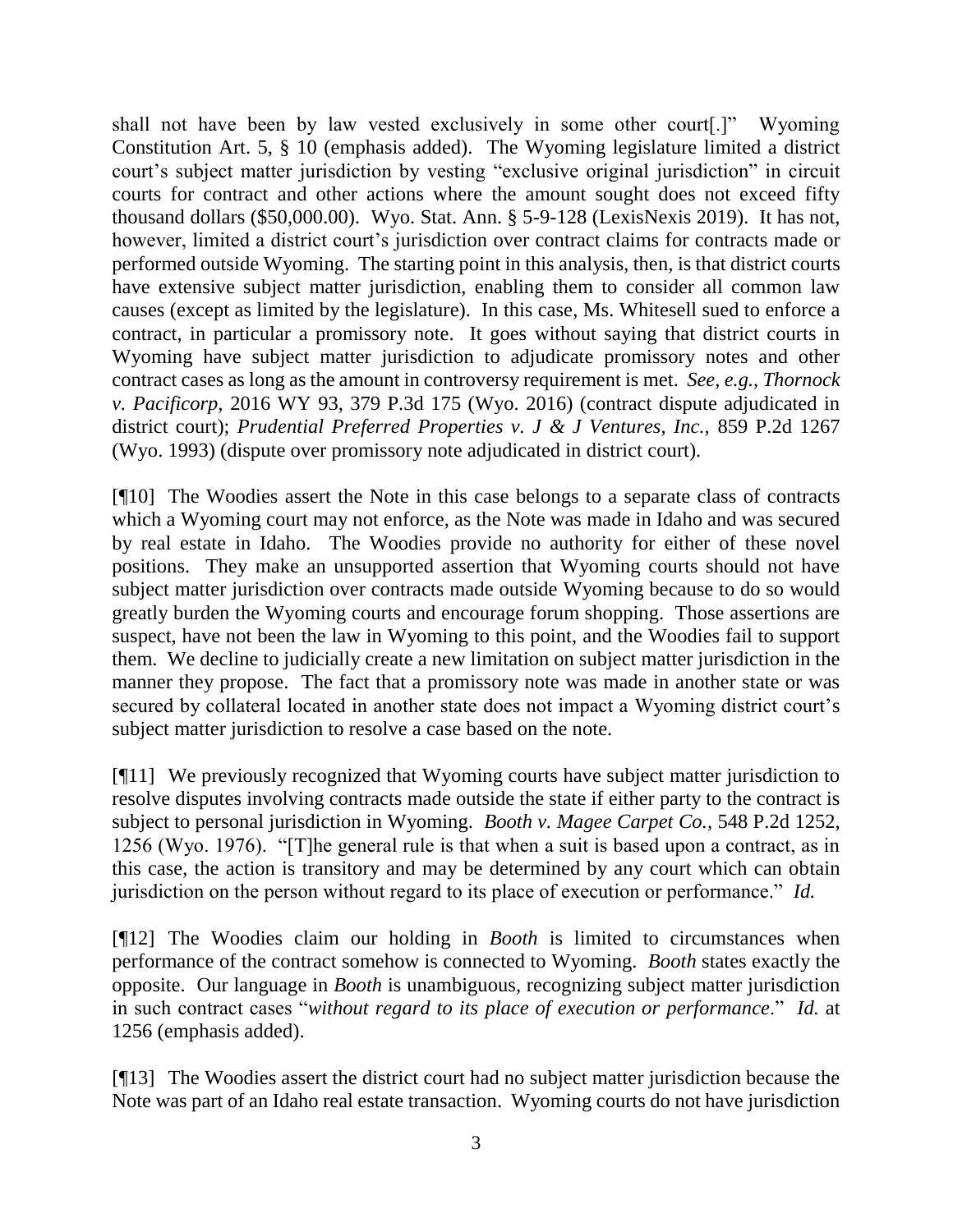to enforce contracts in a manner which affects title to real estate in another state. This limitation, however, does not turn on whether the contract was made outside Wyoming, but instead is a limitation on a Wyoming court's authority to affect title to real estate in another state. "We have stated that we think the issue settled, at least since *Fall v. Eastin,* 215 U.S. 1, 30 S.Ct. 3, 54 L.Ed. 65 (1909), that the court of one state has no power to directly affect title to land located wholly within the borders of another. Decrees and judgments purporting to this effect are void, and to the extent the decree before us purports to so do it must fail." *Meima v. Broemmel*, 2005 WY 87, ¶ 64, 117 P.3d 429, 450 (Wyo. 2005).

[¶14] A Wyoming court's inability to affect title to real estate in another state is irrelevant to this case. The Note the Woodies gave Ms. Whitesell has no effect on title to real estate located in Idaho or anywhere else. Although the Note originally was secured by a second deed of trust in Idaho property, that deed of trust was extinguished by foreclosure and is not part of Ms. Whitesell's Wyoming case against the Woodies. Any judgment resulting from Ms. Whitesell's suit will have no effect on any title to real estate.

#### **b. Personal Jurisdiction**

[¶15] Within their subject matter jurisdiction argument, the Woodies assert they had insufficient contacts with Wyoming to establish a Wyoming court's personal jurisdiction over them. They argue that because their activity in Wyoming (operating a towing business in Teton County) is unrelated to the Note, the Wyoming district court could not exercise personal jurisdiction over them in a suit based on the Note.

[¶16] Wyoming courts, by statute, have personal jurisdiction over any person on any basis that does not violate the Wyoming or United States Constitution. Wyo. Stat. Ann. § 5-1- 107(a) (LexisNexis 2019). "So long as the exercise of jurisdiction does not offend the Due Process Clause of the Fourteenth Amendment to the United States Constitution, the courts of this state have jurisdiction over a defendant." *Black Diamond Energy Partners 2001-A Ltd. v. S&T Bank*, 2012 WY 84, ¶ 19, 278 P.3d 738, 743 (Wyo. 2012); *Markby v. St. Anthony Hosp. Systems*, 647 P.2d 1068, 1074 (Wyo. 1982).

[¶17] The United States Supreme Court has recognized personal jurisdiction based on one's presence in a state does not violate the United States Constitution.

> Among the most firmly established principles of personal jurisdiction in American tradition is that the courts of a State have jurisdiction over nonresidents who are physically present in the State. The view developed early that each State had the power to hale before its courts any individual who could be found within its borders, and that once having acquired jurisdiction over such a person by properly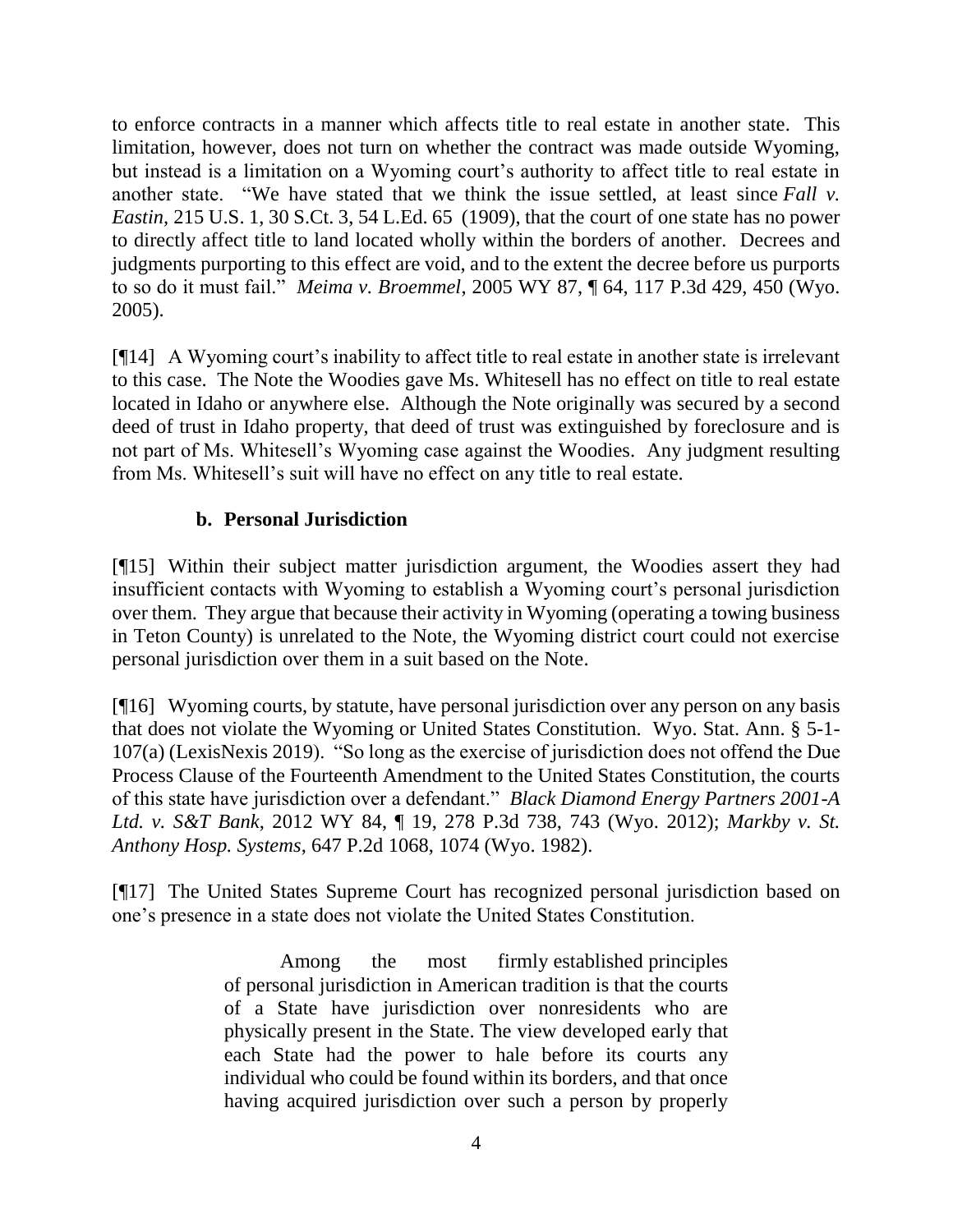serving him with process, the State could retain jurisdiction to enter judgment against him, no matter how fleeting his visit.

*Burnham v. Superior Court of California, Cty. of Marin*, 495 U.S. 604, 610-11, 110 S. Ct. 2105, 2110, 109 L. Ed. 2d 631 (1990).

[¶18] Such personal jurisdiction results whenever someone is in the State without regard to the reason for his presence. It makes no difference that the Woodies claim to only have been in Wyoming to run their business.

> Decisions in the courts of many States in the 19th and early 20th centuries held that personal service upon a physically present defendant sufficed to confer jurisdiction, without regard to whether the defendant was only briefly in the State or whether the cause of action was related to his activities there. *See, e.g., Vinal v. Core,* 18 W.Va. 1, 20 (1881); *Roberts v. Dunsmuir,* 75 Cal. 203, 204, 16 P. 782 (1888); *De Poret v. Gusman,* 30 La.Ann., pt. 2, pp. 930, 932 (1878); *Smith v. Gibson,* 83 Ala. 284, 285, 3 So. 321 (1887); *Savin v. Bond,* 57 Md. 228, 233 (1881); *Hart v. Granger,* 1 Conn. 154, 165 (1814); *Mussina v. Belden,* 6 Abb.Pr. 165, 176 (N.Y.Sup.Ct.1858); *Darrah v. Watson,* 36 Iowa 116, 120-121 (1872); *Baisley v. Baisley,* 113 Mo. 544, 549-550, 21 S.W. 29, 30 (1893); *Bowman v. Flint,* 37 Tex.Civ.App. 28, 29, 82 S.W. 1049, 1050 (1904). See also *Reed v. Hollister,* 106 Ore. 407, 412–414, 212 P. 367, 369-370 (1923); *Hagen v. Viney,* 124 Fla. 747, 751, 169 So. 391, 392-393 (1936); *Vaughn v. Love,* 324 Pa. 276, 280, 188 A. 299, 302 (1936).

*Id.*, 495 U.S. at 612-13, 110 S.Ct. at 2111. The Supreme Court concluded its opinion in *Burnham* by stating, "The Due Process Clause does not prohibit [state] courts from exercising jurisdiction … based on the fact of in-state service of process." *Id*., 495 U.S. at 628, 110 S.Ct. at 2119. This principle applies to the Woodies.

[¶19] The Wyoming district court had personal jurisdiction over Mr. Woodie because he was served within the state and, as a result, there is no question the court had personal jurisdiction regarding him.

[¶20] The parties do not address Mrs. Woodie separately and the record does not indicate she was personally served. However, the first document the Woodies' attorneys filed in the case was a voluntary appearance on behalf of both Mr. and Mrs. Woodie. This appearance did not contest the trial court's personal jurisdiction over either Mr. or Mrs. Woodie. We have explained: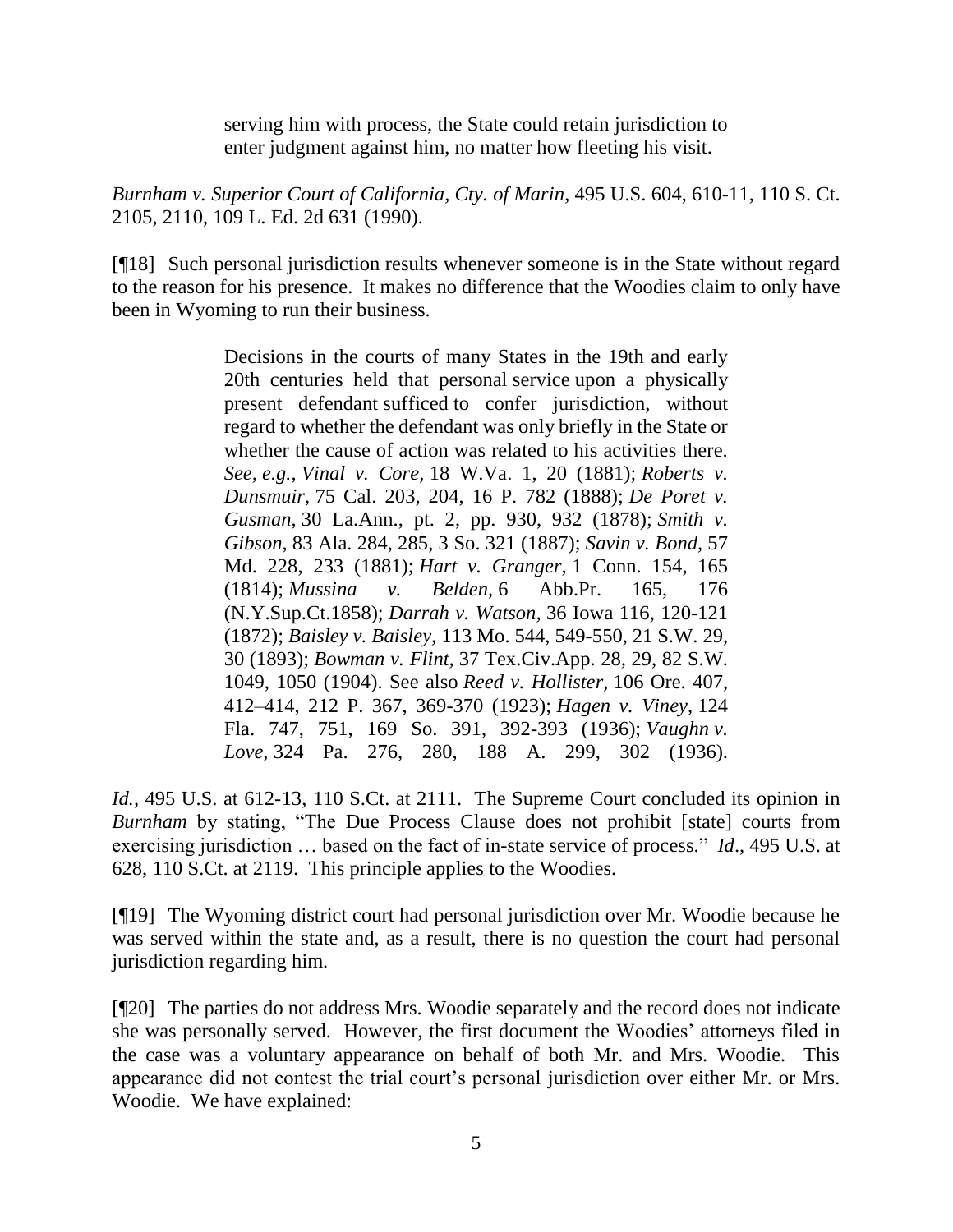In order for a court to acquire jurisdiction over a defendant, that defendant must be properly served or must "voluntarily" appear. A judgment entered without the court having jurisdiction is null and void. A defendant may waive his right to challenge a court's jurisdiction. Such a challenge should be made at the defendant's soonest opportunity. Failure to timely broach the issue with the court may result in waiver of that defense. Most importantly for this case, where a defendant appears voluntarily, without questioning the court's personal jurisdiction, that appearance is the equivalent of proper service of process. *Matter of Adoption of MSVW,* 965 P.2d 1158, 1162 (Wyo.1998); and *see [Ostermiller](https://1.next.westlaw.com/Link/Document/FullText?findType=Y&serNum=1998247560&pubNum=0000661&originatingDoc=I1b16870f9c4311e49488c8f438320c70&refType=RP&fi=co_pp_sp_661_943&originationContext=document&transitionType=DocumentItem&contextData=(sc.Search)#co_pp_sp_661_943) v. Spurr,* 968 P.2d 940, 943 [\(Wyo.1998\)](https://1.next.westlaw.com/Link/Document/FullText?findType=Y&serNum=1998247560&pubNum=0000661&originatingDoc=I1b16870f9c4311e49488c8f438320c70&refType=RP&fi=co_pp_sp_661_943&originationContext=document&transitionType=DocumentItem&contextData=(sc.Search)#co_pp_sp_661_943) (consent to court's jurisdiction for one purpose may result in court's jurisdiction for any related purpose).

*Knight ex rel. Knight v. Estate of McCoy*, 2015 WY 9, ¶ 27, 341 P.3d 412, 419 (Wyo. 2015) (quoting *[Operation](https://1.next.westlaw.com/Link/Document/FullText?findType=Y&serNum=2027469609&pubNum=0004645&originatingDoc=I1b16870f9c4311e49488c8f438320c70&refType=RP&fi=co_pp_sp_4645_455&originationContext=document&transitionType=DocumentItem&contextData=(sc.Search)#co_pp_sp_4645_455) Save Am.,* ¶ 54, 275 P.3d at 455-56 (quoting *JAG v. State [Dep't](https://1.next.westlaw.com/Link/Document/FullText?findType=Y&serNum=2002664650&pubNum=0004645&originatingDoc=I1b16870f9c4311e49488c8f438320c70&refType=RP&fi=co_pp_sp_4645_1019&originationContext=document&transitionType=DocumentItem&contextData=(sc.Search)#co_pp_sp_4645_1019) of [Family](https://1.next.westlaw.com/Link/Document/FullText?findType=Y&serNum=2002664650&pubNum=0004645&originatingDoc=I1b16870f9c4311e49488c8f438320c70&refType=RP&fi=co_pp_sp_4645_1019&originationContext=document&transitionType=DocumentItem&contextData=(sc.Search)#co_pp_sp_4645_1019) Servs.,* 2002 WY 158, ¶ 13, 56 P.3d 1016, 1019 (Wyo. 2002))); *see also, [Walton](https://1.next.westlaw.com/Link/Document/FullText?findType=Y&serNum=2002433613&pubNum=0004645&originatingDoc=I1b16870f9c4311e49488c8f438320c70&refType=RP&fi=co_pp_sp_4645_697&originationContext=document&transitionType=DocumentItem&contextData=(sc.Search)#co_pp_sp_4645_697) v. State ex rel. [Wood,](https://1.next.westlaw.com/Link/Document/FullText?findType=Y&serNum=2002433613&pubNum=0004645&originatingDoc=I1b16870f9c4311e49488c8f438320c70&refType=RP&fi=co_pp_sp_4645_697&originationContext=document&transitionType=DocumentItem&contextData=(sc.Search)#co_pp_sp_4645_697)* 2002 WY 108, ¶ 10, 50 P.3d 693, 697 (Wyo. 2002) (failure to question personal jurisdiction at earliest opportunity deemed a waiver). Ms. Woodie appeared voluntarily, without questioning the district court's personal jurisdiction over her. That appearance was the equivalent of service of process and precludes her challenge to personal jurisdiction. In sum the district court had subject matter jurisdiction and personal jurisdiction over both Mr. and Mrs. Woodie.

#### **2. Did the district court correctly apply the correct Idaho statute of limitations?**

[¶21] The Woodies moved to dismiss Ms. Whitesell's Wyoming lawsuit on the Note, claiming it was barred by Idaho's statute of limitations for contract claims. The district court denied that motion, finding her suit was timely under Idaho's statute of limitations for claims based on promissory notes/negotiable instruments.

[¶22] The Woodies' motion to dismiss based on the statute of limitations was, in effect, a motion for failure to state a claim upon which relief could be granted under W.R.C.P. 12(b)(6) because it relied on the allegations in the complaint. *Inman v. Boykin,* 2014 WY 94, ¶¶ 11-21, 330 P.2d 275, 279-81 (Wyo. 2014); *Vance v. Wyomed Lab, Inc.,* 2016 WY 61, 375 P.3d 746 (Wyo. 2016); *Irene v. Seneca Ins. Co., Inc.,* 2014 WY 145, 337 P.3d 483 (Wyo. 2014). "When reviewing W.R.C.P. 12(b)(6) motions to dismiss, we accept the facts stated in the complaint as true and view them in the light most favorable to the plaintiff." *DeLoge, supra,* at 120. "Whether an action is barred by the statute of limitations is a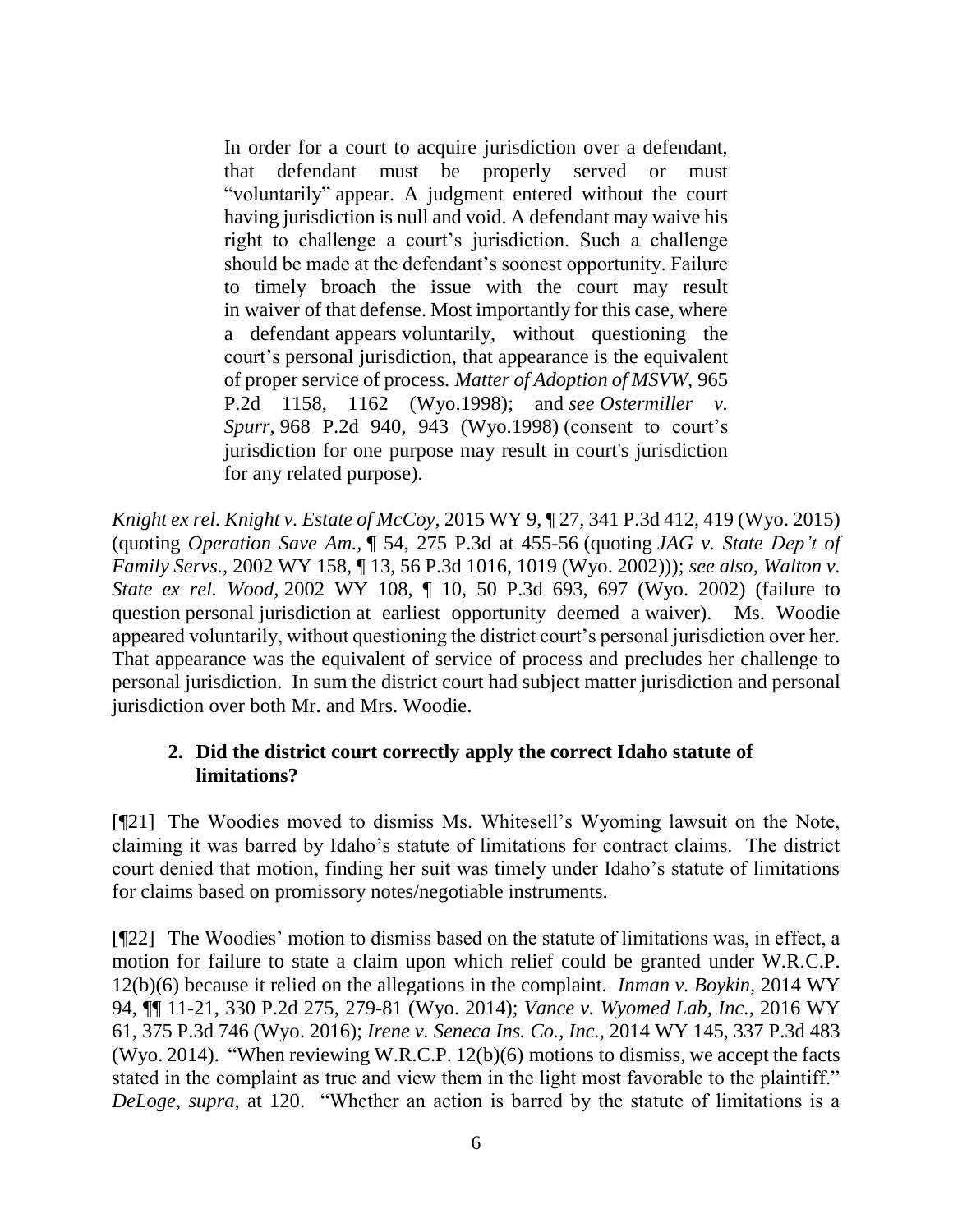question of law that this Court reviews de novo." *Inman,* ¶ 21, 330 P.3d at 281 (citing *Hoke v. Motel 6 Jackson,* 2006 WY 38, ¶ 6, 131 P.3d 369, 373 (Wyo.2006)). *See also, Boutelle v. Boutelle*, 2014 WY 147, ¶ 7, 337 P.3d 1148, 1151 (Wyo. 2014).

[¶23] The parties agree Idaho's statutes of limitation apply because Ms. Whitesell's cause of action on the Note arose in Idaho. Application of Idaho's statutes of limitation is required by Wyoming's "borrowing statute," Wyo. Stat. Ann. § 1-3-117 (LexisNexis 2019), which states: "If by the laws of the state or country where the cause of action arose the action is barred, it is also barred in this state." When a Wyoming court considers another state's statute of limitation under our borrowing statute, it must consider "any applicable tolling or other statutes as well as pertinent court cases. In effect, plaintiff's cause must be viewed as if filed in the state where under the laws of that state a cause of action accrued." *Boutelle,* ¶ 15, 337 P.3d at 1153.

[¶24] The relevant dates were stated in Ms. Whitesell's complaint and are not in dispute. The promissory note required monthly installments beginning on July 1, 2011, and continuing on the same day of each consecutive month until June 1, 2015, when the entire balance was due. The Woodies made the monthly payments from July 1, 2011, through November 1, 2011, but made no payments thereafter. The Woodies defaulted and the cause of action accrued on December 1, 2011. Ms. Whitesell filed suit in Wyoming on July 21, 2017, five years and seven months after the cause accrued.

[¶25] The Woodies argue Idaho's basic statutes of limitation applicable to contracts control. Those statutes state: (1) "Civil actions can only be commenced within the periods prescribed in this chapter after the cause of action shall have accrued, except when, in special cases, a different limitation is prescribed by statute," Idaho Code Ann. § 5-201 (LexisNexis 2019); and (2) "Within five (5) years: An action upon any contract, obligation or liability founded upon an instrument in writing." Idaho Code Ann. § 5-216 (LexisNexis 2019).

[¶26] The district court, however, found this case was one of those "special cases" when a "different limitation is prescribed by statute." The different limitation is found in the Negotiable Instruments section of Idaho's Uniform Commercial Code, which states "an action to enforce the obligation of a party to pay a note payable at a definite time must be commenced within six (6) years after the due date or dates stated in the note or, if a due date is accelerated, within six (6) years after the accelerated due date." Idaho Code Ann. § 28-3-118 (LexisNexis 2019).

[¶27] Idaho Code Ann. § 28-3-102 (LexisNexis 2019) states section 3 of Idaho's Uniform Commercial Code, including § 28-3-118, applies to negotiable instruments. The Woodies argue the Note is not a "negotiable instrument," thus the six (6) year limitations period does not apply. The district court disagreed, and so do we.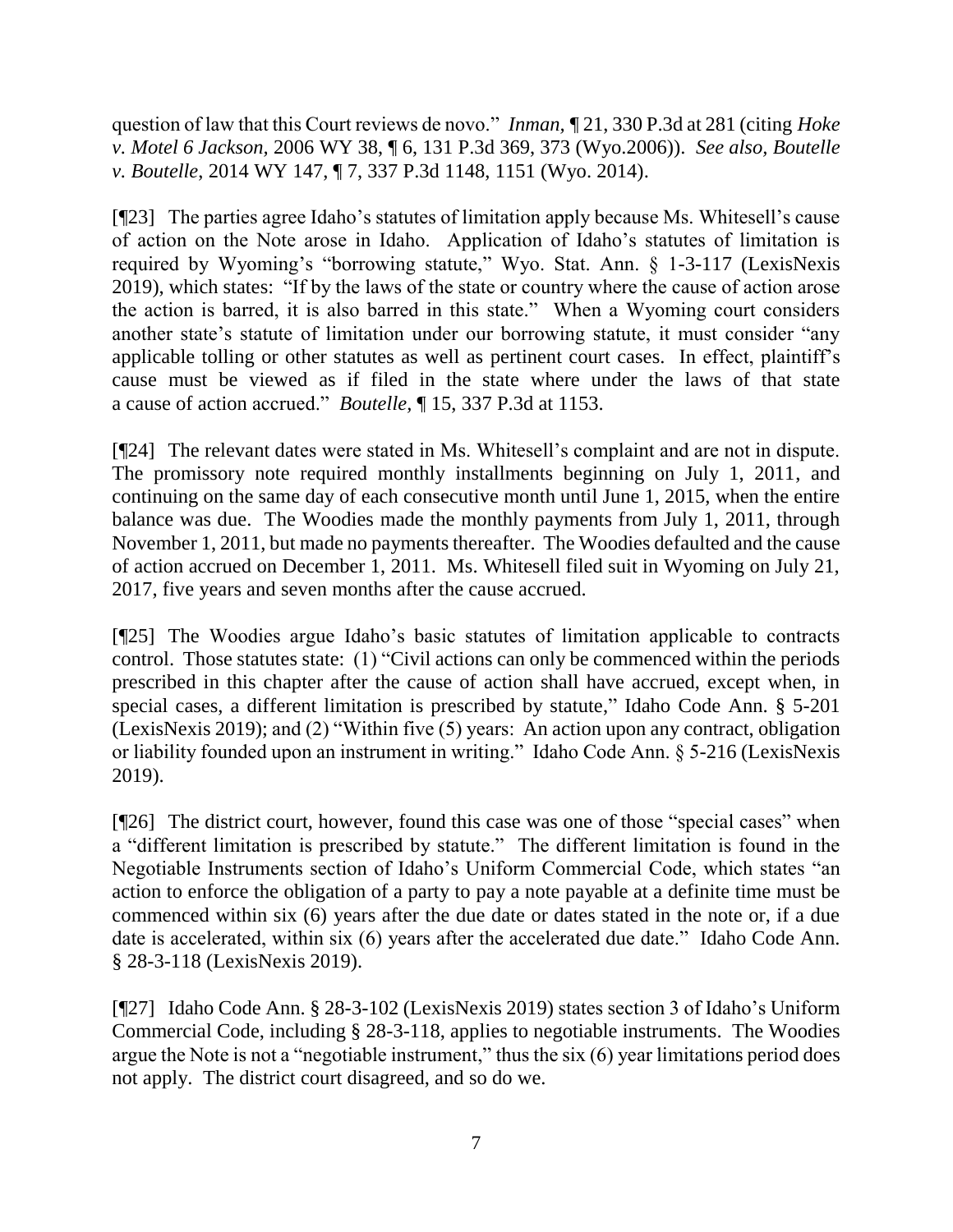[¶28] Idaho's Uniform Commercial Code provides a specific definition for a negotiable instrument. It states:

> "[N]egotiable instrument" means an unconditional promise or order to pay a fixed amount of money, with or without interest or other charges described in the promise or order, if it:

(a) Is payable to bearer or to order at the time it is issued or first comes into possession of a holder;

(b) Is payable on demand or at a definite time; and

(c) Does not state any other undertaking or instruction by the person promising or ordering payment to do any act in addition to the payment of money, but the promise or order may contain (i) an undertaking or power to give, maintain, or protect collateral to secure payment, (ii) an authorization or power to the holder to confess judgment or realize on or dispose of collateral, or (iii) a waiver of the benefit of any law intended for the advantage or protection of an obligor.

Idaho Code Ann. § 28-3-104 (1) (LexisNexis 2019).

[¶29] The Woodies argue the Note is not a "negotiable instrument" under the statute because it is not "an unconditional promise" to pay. Idaho law defines an unconditional promise as:

> Except as provided in this section, for the purposes of section 28-3-104(1), a promise or order is unconditional unless it states (i) an express condition to payment, (ii) that the promise or order is subject to or governed by another writing, or (iii) that rights or obligations with respect to the promise or order are stated in another writing. A reference to another writing does not of itself make the promise or order conditional.

Idaho Code Ann. § 28-3-106(1) (LexisNexis 2019). The Note explicitly states that the Woodies "promise to pay to the order of Janet Whitesell." The Note does not fall into the exceptions stated in  $\S$  28-3-106(1)(i) or (ii). The Note does not state any condition for payment. It contains no statement nor implication that the promise to pay is governed by any other instrument. The Woodies claim the Note is conditioned upon terms in the parties' real estate contract and submit Ms. Whitesell did not properly vacate the property as anticipated by that contract. However, the Note never mentions the real estate contract and does not make payment conditional on when or whether Ms. Whitesell moved out.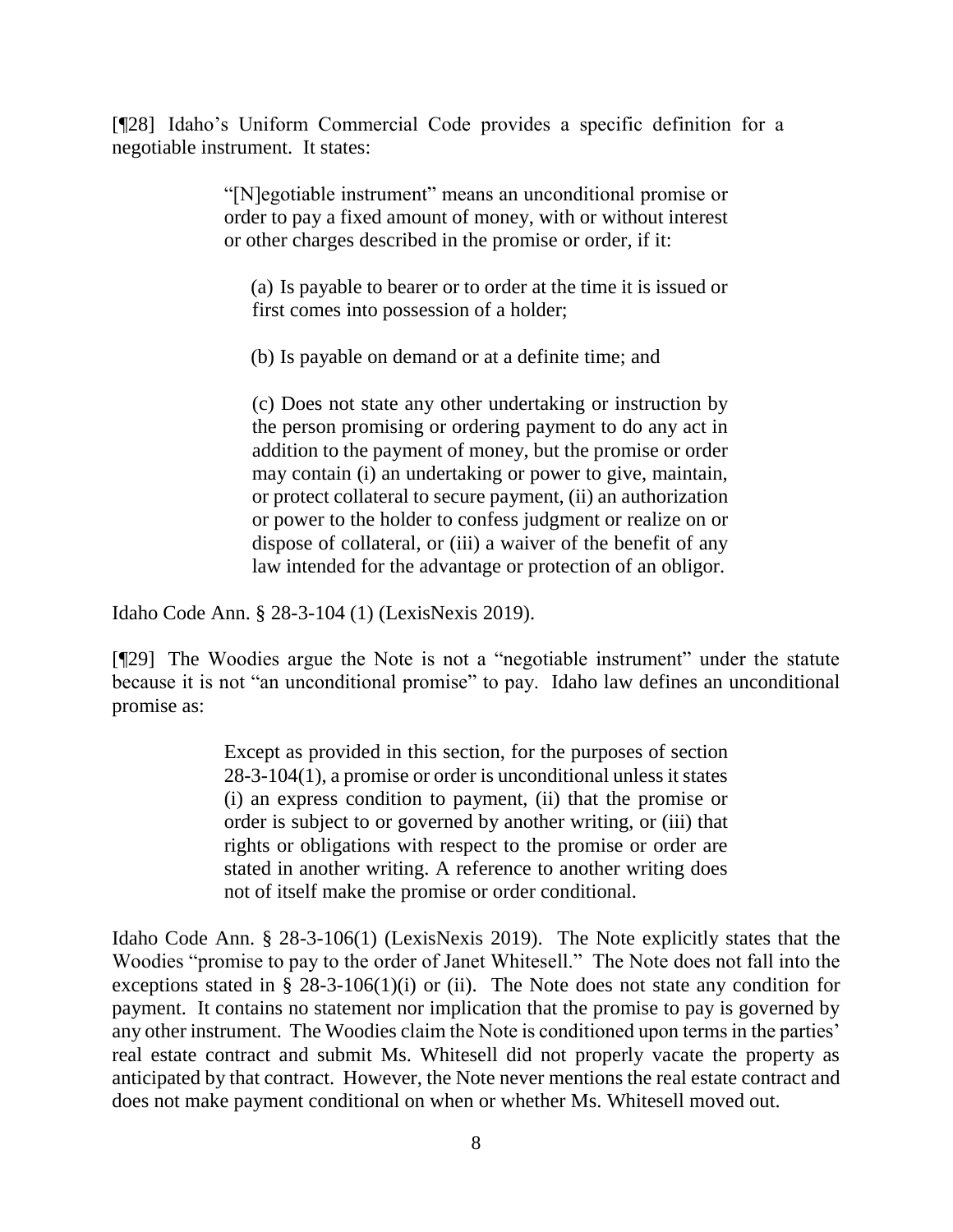[¶30] With respect to § 28-3-106(1)(iii), the Note does not state rights or obligations with respect to the Woodies' promise to pay are found in another document. The Note references the Deed of Trust which sets out "rights as to acceleration," but § 28-3-106(2) specifically provides that reference to another document for acceleration rights does not make a note conditional. On its face, then, the Note meets Idaho's statutory definition of a negotiable instrument and does not fall into any of the listed exceptions.

[¶31] In a curious assertion, the Woodies claim the reference to the Deed of Trust in the Note made the obligation to pay conditional because Ms. Whitesell had the option to foreclose on the property. They provide no logical argument or authority for this position. We see nothing about the existence of real estate collateral which would make Ms. Whitesell's obligation to pay the Note conditional. Furthermore, the Woodies ignore the fact that a prior lienholder had foreclosed, effectively extinguishing the Deed of Trust.

[¶32] Finally, the Woodies argue the Warranty Deed, which they received in return for the Note, "disqualifies the promissory note from consideration as a negotiable instrument under Idaho Code sections 28-3-104(1) and 28-[3]-106(1)." This argument, consisting of a mere six sentences in their opening brief, is entirely devoid of logic or authority. The Woodies present no possible explanation for how the Warranty Deed could make the Note anything other than an unconditional promise to pay. Neither document referenced the other, nor did either express any conditions upon the Woodies' obligation to pay.

[¶33] The essence of the Woodies' arguments is that their obligation to pay on the Note was conditioned upon Ms. Whitesell moving out of the property. The Note contains no such condition. The Woodies invite us to find such a condition in the real estate contract and apply that condition to the Note. Ms. Whitesell responds the contract does not make the Woodies' obligation to pay conditional upon Ms. Whitesell vacating by a certain date. Whether the contract included such a requirement, however, is unrelated to the issue of whether the Note is conditional. It simply is not.

### **3. Did the district court fail to properly apply the Idaho Trust Deeds Act?**

[¶34] The Woodies assert the district court erred in ignoring required procedures under the Idaho Trust Deeds Act. Essentially, the Woodies claim the Act required Ms. Whitesell to foreclose on her second deed of trust before she could sue them on the Note. We decline to address this argument as the Woodies failed to raise this claim before the district court.

[¶35] The Woodies did not cite the Idaho Trust Deeds Act in any of their pleadings or motions. We find no indication the Woodies ever claimed the Idaho Trust Deeds Act required Ms. Whitesell to take any particular action or that they ever claimed the Act precluded her from suing on the Note.